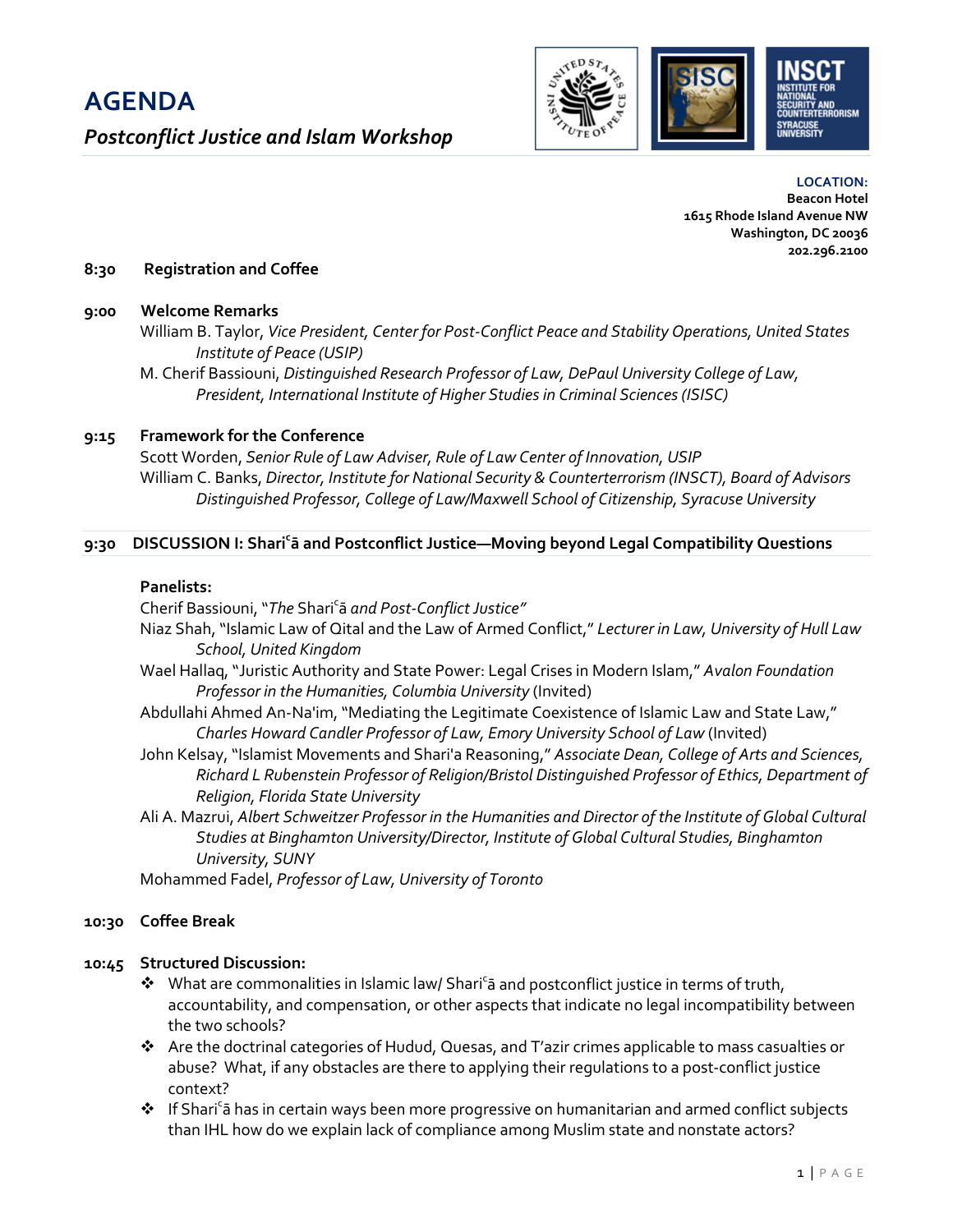- $\cdot \cdot$  Is appeal to Islam used as an excuse to evade international pressure to abide by humanitarian and human rights norms?
- Given the diversity of Shari<sup>c</sup>a in sources, authorities, and doctrine even within a single country is the pursuit of international post-conflict justice based on 'Islamic norms' naïve?

# **Discussants:**

Muhammad H. Faghfoory, *Professorial Lecturer of Religion in Islamic Studies, George Washington University*

Jonathan Brown, *Islamic Studies and Muslim Christian Understanding, Center for Muslim-Christian Understanding, School of Foreign Service, Georgetown University*

Chris Jenks, *Lieutenant Colonel, U.S. Army, Chief, International Law Branch, Office of The Judge Advocate General*

Ambassador Feisal Amin Rasoul Istrabadi, *University Scholar in International Law & Diplomacy, Director, Center for the Study of the Middle East (IUNRCSME), Indiana University Maurer School of Law* **Moderator:** Cherif Bassiouni

#### **12:00 Lunch**

# **1:00 DISCUSSION II: Problems of Noncompliance in and beyond the Muslim World—Postconflict Justice Mechanisms and Strategies**

#### **Panelists:**

Naz Modirzadeh, *Senior Associate/Head of Policy, Harvard Program on Humanitarian Policy & Conflict Research (HPCR), International Humanitarian Law/Middle East, Harvard University* 

Sadiq Reza, *Professor of Law, New York Law School*

Shireen T. Hunter, *Visiting Professor, Center for Muslim-Christian Understanding, School of Foreign Service, Georgetown University*

Ann Elizabeth Mayer, *Associate Professor of Legal Studies, Department of Legal Studies and Business Ethics, The Wharton School, University of Pennsylvania*

Mohammad Serag, *Professor of Islamic Studies, American University – Cairo, Former Chairman of Islamic Law Department, Alexandria University*

# **2:30 Structured Discussion: Practical Steps to Improve Compliance**

- \* If Shari<sup>c</sup>a presumes postconflict justice and is not a hindrance to it, why has postconflict justice not materialized in Muslim majority states? What are barriers to compliance— such as weak traditions in the rule of law, human capital and development deficit, lack of strong institutions and systems?
- $\triangle$  How do certain settings and contexts which have strained the limits of existing IHL regulation insurgency, occupation, peace enforcement, reconstruction, and stability operations—raise tensions between international and domestic law, international and Islamic law?
- $\bullet$  Do the standard tools of post-conflict justice international tribunals, truth commissions, compensation schemes, and vetting mechanisms – contradict Islamic principles of justice? If so, how might they be better aligned?
- $\clubsuit$  How do problems of compatibility emerge in conflict and postconflict settings, such as Iraq and Afghanistan, as issues of politics, power sharing, and governance?
- $\triangle$  How can the rule of law develop alongside postconflict justice? Do viable postconflict justice modalities (prosecuting perpetrators of international and national crimes, truth commissions and truth-telling bodies, reparations for victims, legal, administrative and political reform to prevent conflict recurrence) presume, first, an existing rule of law?

#### **Discussants:**